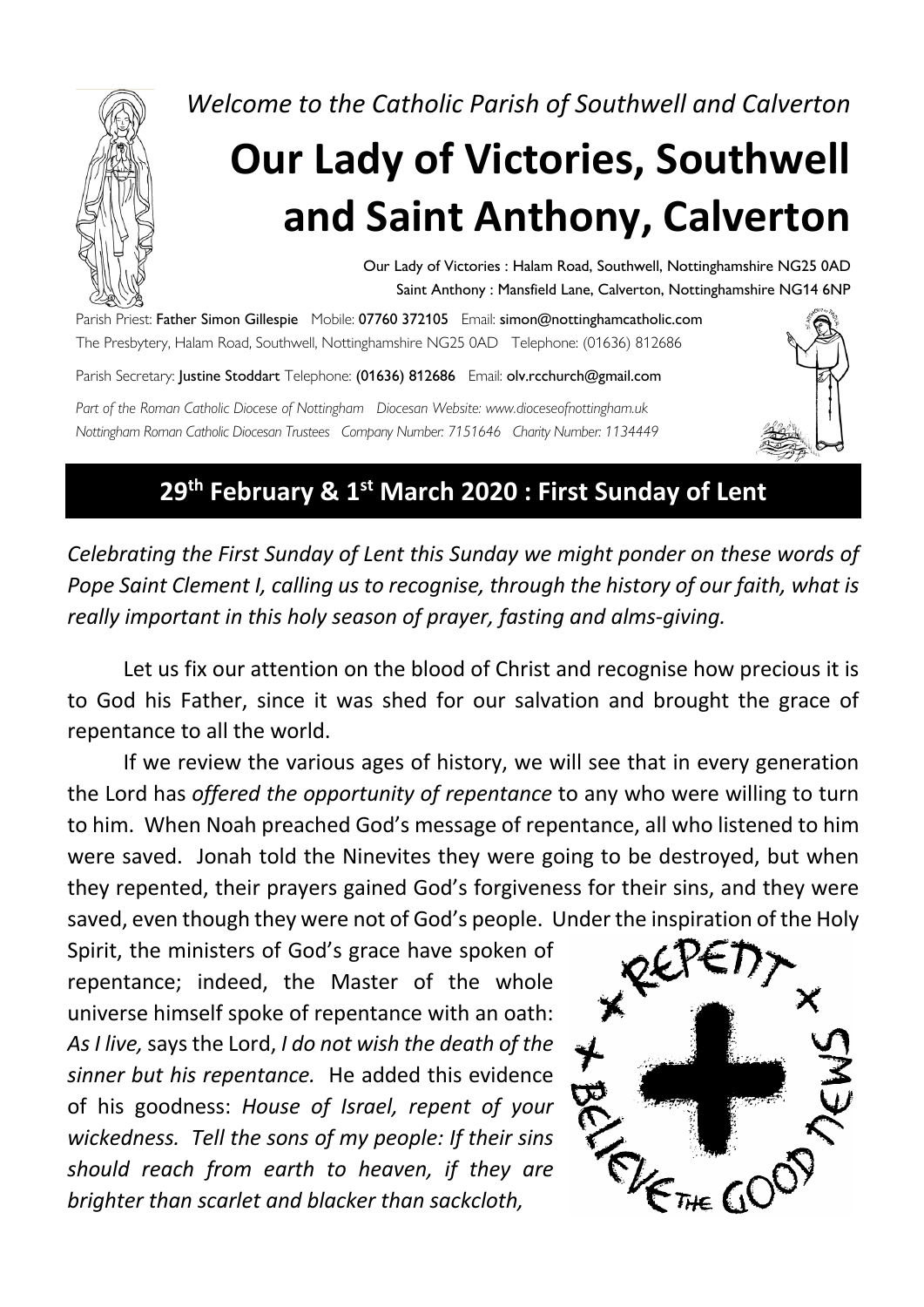*you need only turn to me with your whole heart and say, "Father," and I will listen to you as a holy people.*

In other words, God wanted all his beloved ones to have the opportunity to repent and he confirmed this desire by his own almighty will. That is why we should obey his sovereign and glorious will and prayerfully entreat his mercy and kindness. We should be suppliant before him and turn to his compassion, rejecting empty works and quarrelling and jealousy which only lead to death. Brothers, we should be humble in mind, putting aside all arrogance, pride and foolish anger. Rather, we should act in accordance with the Scriptures, as the Holy Spirit says: *The wise man must not glory in his wisdom nor the strong man in his strength nor the rich man in his riches. Rather, let him who glories glory in the Lord by seeking him and doing what is right and just.* Recall especially what the Lord Jesus said when he taught gentleness and forbearance. *Be merciful,* he said,*so that you may have mercy shown to you. Forgive, so that you may be forgiven. As you treat others, so you will be treated. As you give, so you will receive. As you judge, so you will be judged. As you are kind to others, so you will be treated kindly. The measure of your giving will be the measure of your receiving.*

Let these commandments and precepts strengthen us to live in humble obedience to his sacred words. As Scripture asks: *Whom shall I look upon with favour except the humble, peaceful man who trembles at my words?* Sharing then in the heritage of so many vast and glorious achievements, let us hasten towards the goal of peace, set before us from the beginning. Let us keep our eyes firmly fixed on the Father and Creator of the whole universe, and hold fast to his splendid and transcendent gifts of peace and all his blessings.

# **Prayers before Mass : and the Year of the Word**

We pray before Mass the Angelus (in preparation for the Rededication of England as the Dowry of Mary) and the Prayer of the Year of the Word. Thanks to the parishioners who lead these prayers, about five minutes before the Mass each day.

#### **Changes to Mass times this week**

Father Simon is undertaking further studies in Canon Law in the Catholic University of Leuven, Belgium. During his time out of the parish he will offer Mass each day for parishioners' intentions, especially each Sunday, when he will offer Mass for all the people of our parish, living and dead. Father Simon returns on Saturday 7<sup>th</sup> March.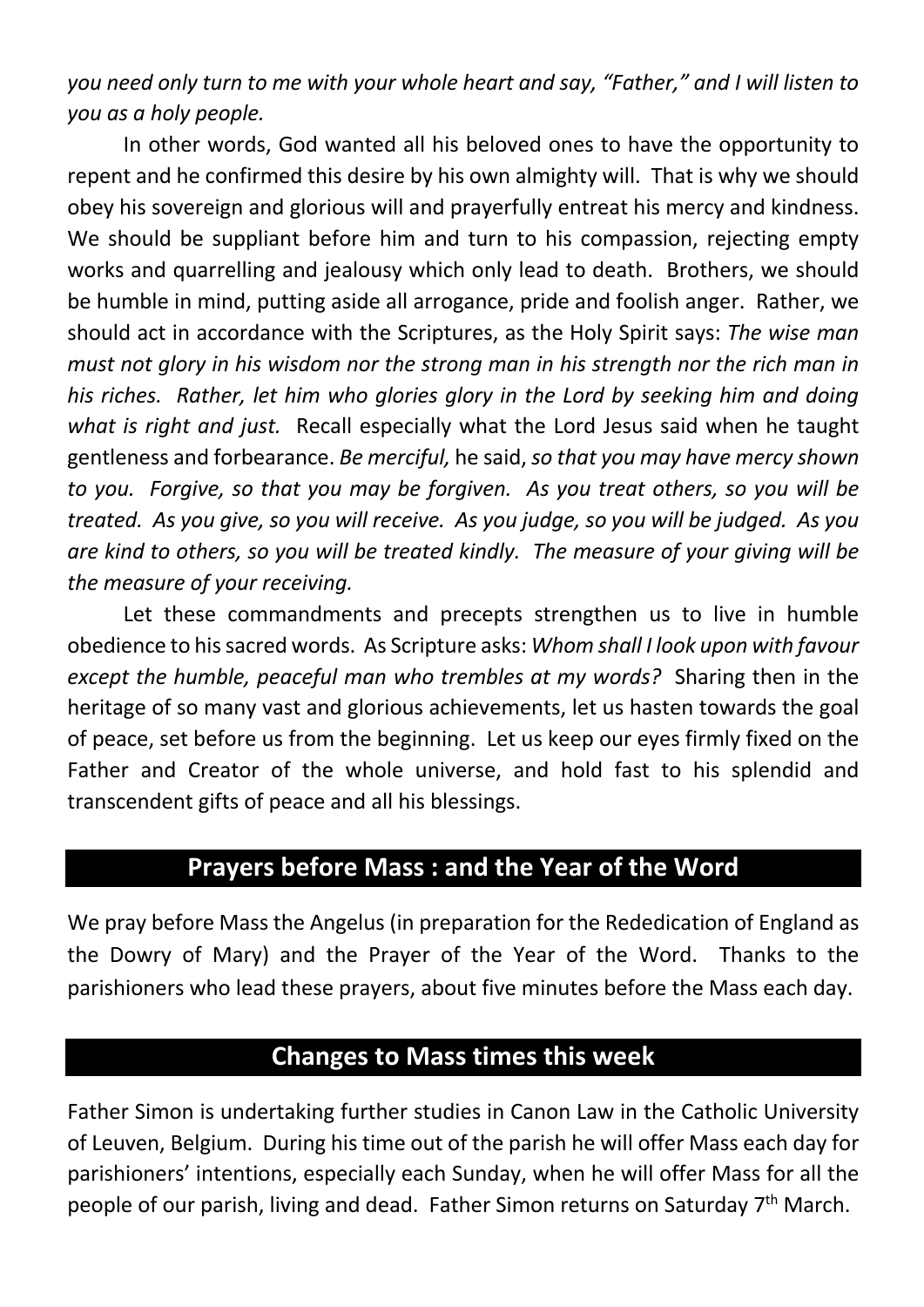## **Welcome to Father Frank**

During Father Simon's time in Leuven Father Frank Carvill will celebrate our Sunday Masses. It's good to have a 'permanent supply' with Father Frank, who will no doubt be made very welcome in our parish.

#### **Forthcoming Events in our parish, community and diocese**

On **Thursday 5th March** (and subsequent Thursdays) at 7.30pm the Rosmini Centre, LE7 4SJ, is hosting a Lenten Series : **Paths to Deeper Prayer**. Further details from www.rosminicentre.co.uk or contact 01509 813078

**Cafod's Lent Fast Day** will be held on **Friday 6th March**. Look out for more details later in this newsletter, and take an envelope with you after Mass this Sunday.

On **Friday 6th March** at 7.00pm there is a **Healing Mass** at the Rosmini Centre, LE7 4SJ. Further details from www.rosminicentre.co.uk or contact 01509 813078

On **Saturday 14th March** at 2.00pm Deacon Bill Myers is speaking about **Firmly I believe and truly, Newman's Vindication**, at the Rosmini Centre, LE7 4SJ. Further details from www.rosminicentre.co.uk or contact 01509 813078

Have you ever thought about becoming a Religious Sister or Brother? **Come and Ask afternoon** on **Saturday 14th March**, from 2.30pm until 4.00pm, at Our Lady and Saint Edward, Nottingham NG3 2LG. See the poster in the porch for more details, or contact Sister Susan Richert religious@nrcdt.org.uk or 07751 196124

A **Charity Saint Patrick's Folk Night** will be held on **Saturday 14th March** in Our Lady of Victories' parish hall, from 7.00pm until 11.00pm, including a buffet, tea and coffee (but bring your own tipple if you wish), music and singing. Tickets cost £5, with the proceeds going to the Newark Emmaus Trust, and will be on sale after each Sunday Mass from this weekend. All are very welcome.

**Fields of Hope:** the annual Churches Together in Southwell Ecumenical Lent Lunch, takes place on **Sunday 15th March** in the Minster State Chamber at 12.45pm for 1.00pm. Please join us for this sociable soup lunch and compete in the table top quiz. Tickets are £5.00 per person, available from Theresa Martin or Lesley McKenzie, or contact SouthwellChristianAidCommittee@gmail.com. Funds raised will go to Christian Aid.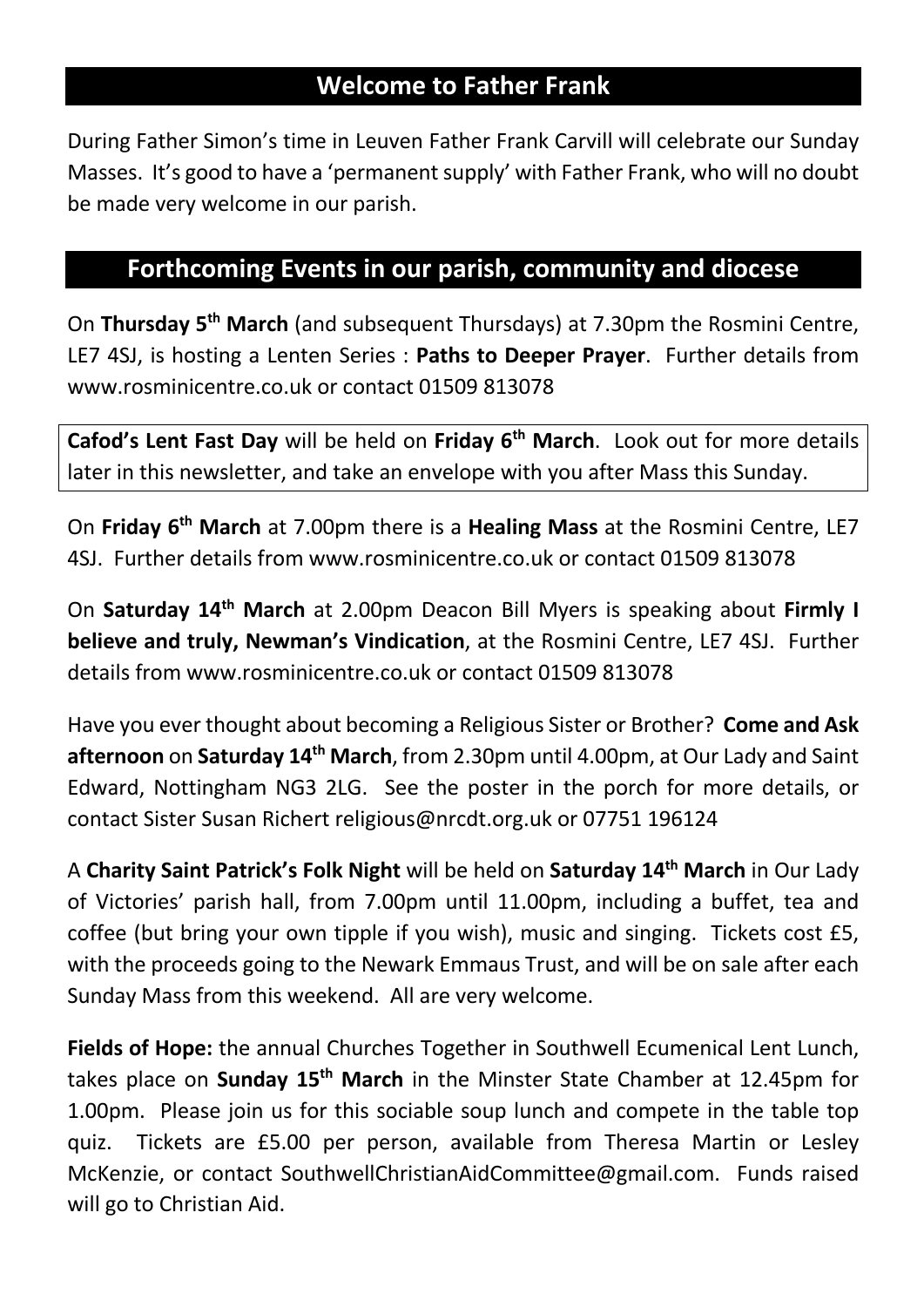The Rosmini Centre's **Lenten Retreat Day** is being held on **Saturday 21st March**, from 10.00am. Further details from www.rosminicentre.co.uk or contact 01509 813078

Saint Vincent de Paul Society members invite you to join them for **Coffee and Croissants** after Mass on **Sunday 22nd March** : any donations made will go towards projects including the Children's Summer Camp sponsorship. They have appreciated parishioners' support in the past which has helped in many ways.

On **Saturday 28th March** at 3.00pm the Rosmini Centre (LE7 4SJ) is hosting a session entitled **Sharing Scripture in my life**. Full details are available from www.rosminicentre.co.uk or contact 01509 813078

#### **Some events for Lent**

Wednesday **Soup and Reflection** will be led in Calverton from 12.00 noon until 1.00pm in the following churches:

- X Wednesday 4th March in the Methodist church
- $\mathbf{\Psi}$  Wednesday 11<sup>th</sup> March in Saint Anthony's church
- X Wednesday 18th March in Saint Wilfrid's church
- $\mathbf{\Psi}$  Wednesday 25<sup>th</sup> March in the Baptist church

# **Outside the Walls : Further Screenings**

It appears to be too costly to produce a DVD, however further screenings of this film documenting life at Mount Saint Bernard Abbey in Leicester have been arranged:

- X The Venue Cinema, Lincoln, Friday 6th March, 7.30pm www.thevenuelincoln.co.uk
- X The Ritz Cinema Belper, Thursday 12th March, 7.30pm www.ritz-belper.co.uk
- X QUAD Cinema Derby, Wednesday 18th and Thursday 19th March www.derbyquad.co.uk

# **World Day of Prayer : Friday 6th March**

A Women Led, Global, Ecumenical Movement, this year the Women of Zimbabwe have prepared the service and they encourage us all to reflect on the difficulties and unrest that have plagued their country over many years. The service will be held on **Friday 6th March** at 6.30pm in Holy Trinity Church, Southwell. All are invited.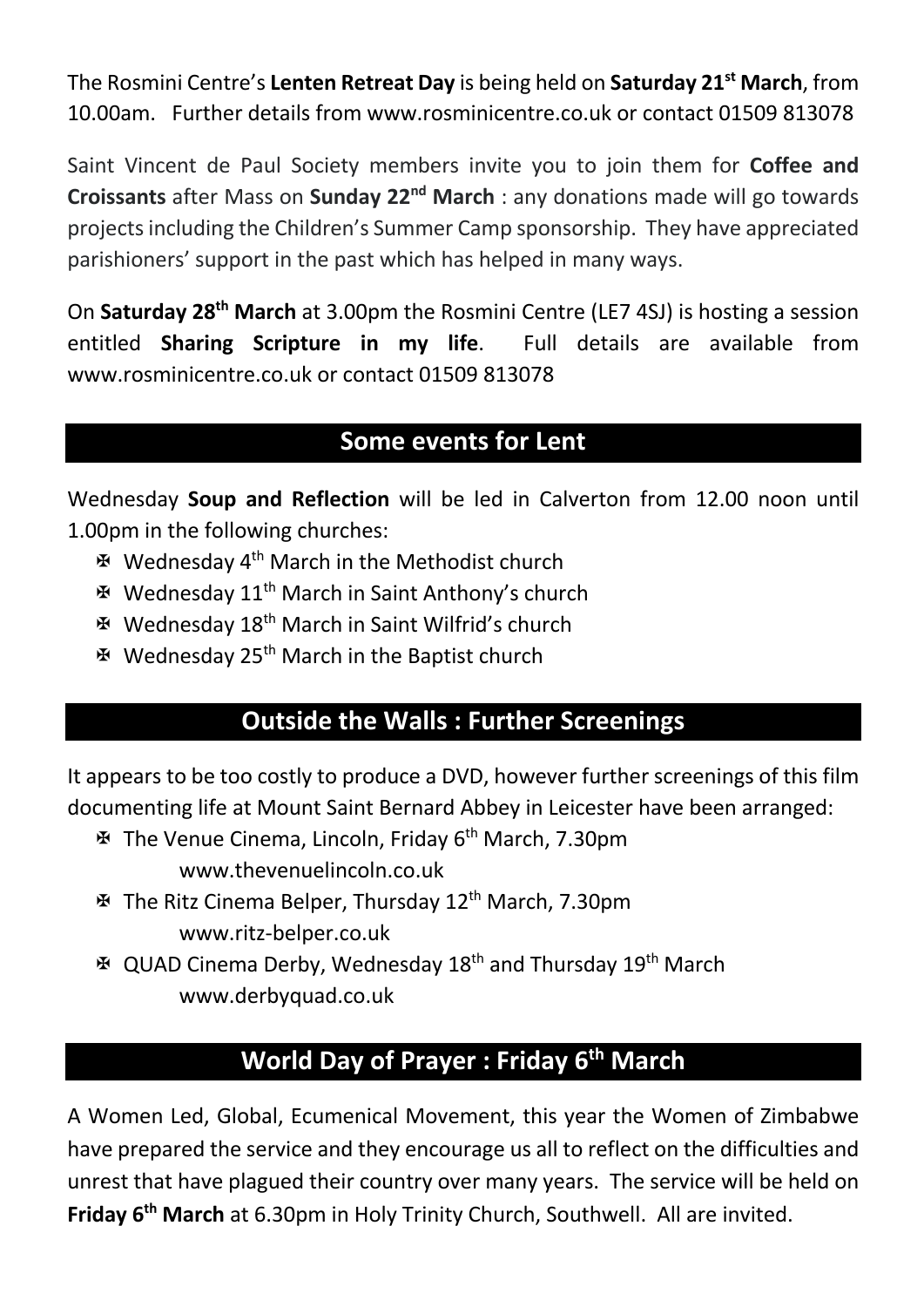## **Saint John's Passion : Saturday 7th March**

J S Bach's setting of **Saint John's Passion** will be performed by the Cathedral Choir as we begin Lent. Join Bishop Patrick in this Year of the Word event on **Saturday 7th March** beginning at 7.45 pm. Experience the spiritual and artistic grandeur of Bach's great reading of Christ's passion in Saint Barnabas Cathedral. Tickets are £16, £12, £10, and available online from www.nottinghamcathedralmusic.com or in person from the Nottingham Tourism Centre. Flyers are available at the back of church.

# **Year of the Word : Day of Prayer : Saturday 16th May**

Come to a **Day of Prayer** hosted by the Diocesan Spirituality Network entitled : **Encounter Jesus and be Missionary Disciples through Saint Matthew's Gospel**, on **Saturday 16th May**, in Saint Hugh's hall, Lincoln LN2 5AQ. Arrivals from 9.30am, starting at 10.00am, and closing with a Liturgy at 3.00pm. Refreshments are provided, please bring a packed lunch. All are welcome.

#### **Marriage Encounter Weekend**

From **Saturday 4th until Sunday 5th July** there is an opportunity for all married couples to enrich their marriage and renew their commitment to one another. A non-residential **Marriage Encounter Weekend** will be held at Savio House, Bollington, SK10 5RW. Most couples and many priests find this a very rewarding experience. Book now at www.wwme.org.uk or for more information contact Charles and Krysia Golabek on 01625 263627 (charles.golabek@ntlworld.com).

#### **Nottingham Diocesan Lourdes Pilgrimage**

Bishop Patrick will lead parishioners from around the diocese to Lourdes this summer, responding to Our Lady's call to come in pilgrimage to this holy place. The Pilgrimage departs (by train from Nottingham and air from East Midlands) on Sunday  $12<sup>th</sup>$  July, returning on Friday  $17<sup>th</sup>$  July, and with prices starting form £655 for full board and all transfers, etc. Posters are in each church porch giving more information, or ask Father Simon for a booking form and further details. This year's theme is 'I am the Immaculate Conception', a beautiful way to deepen our devotion to Our Blessed Lady, especially as parishioners in a parish dedicated to Mary under her title of Our Lady of Victories.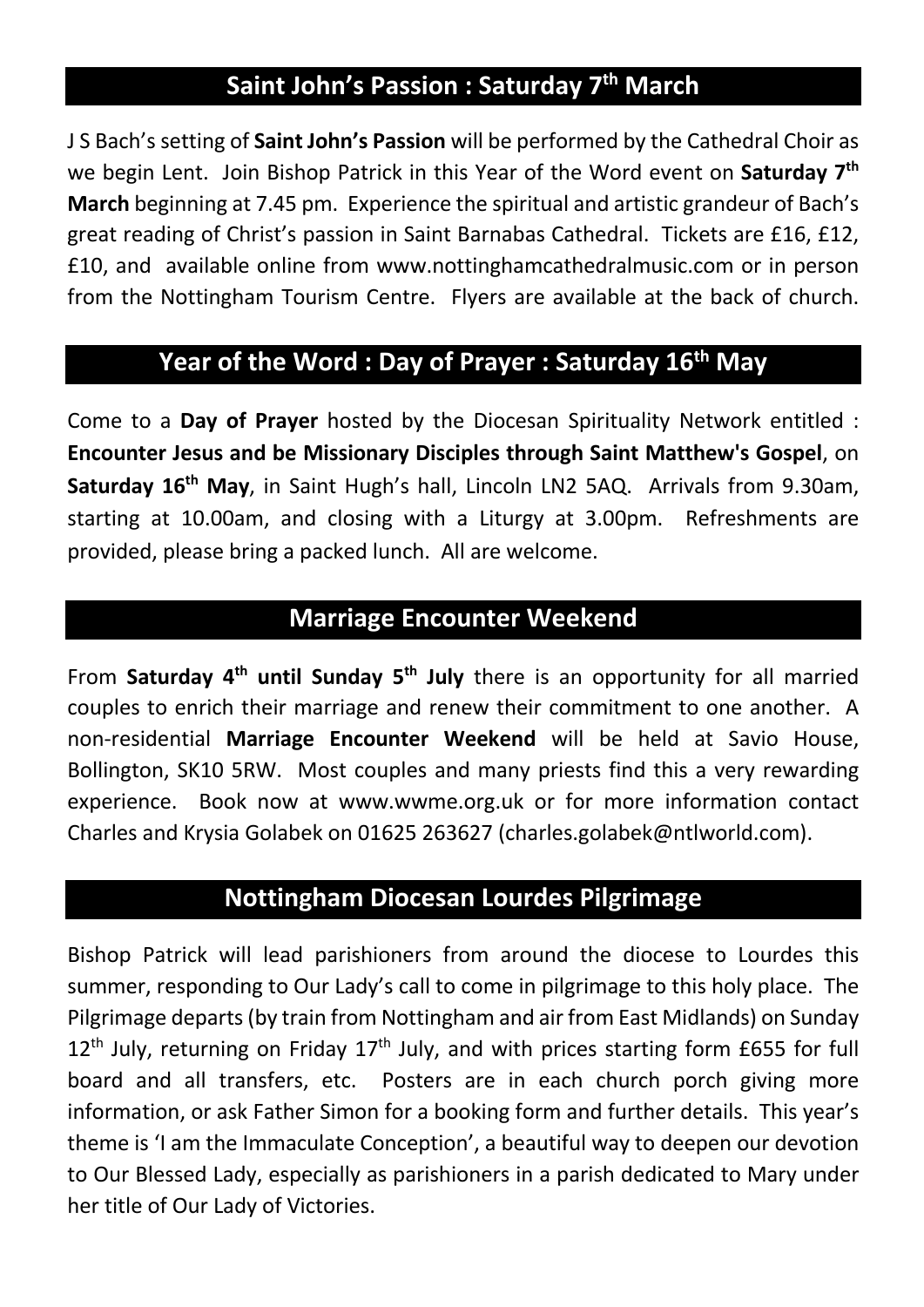# **Forthcoming Pilgrimages**

An **Easter Pilgrimage to Knock Shrine**, will be held from 8th April, costing £649 per person, with a single person supplement of £100. Further information is available from Patricia on 01268 762278, or email knockpilgrimages@gmail.com

**Pilgrimage to Lourdes and Nevers by Coach June**  $13<sup>th</sup> - 20<sup>th</sup>$  **Picking up in** Nottingham, Derby and Leicester, the cost is £595 per person. For a booking form, please contact Father John McCay at jmccay1982@yahoo.co.uk or 0115 981 0320.

#### **Job Opportunity within the Diocese**

The directors of the Nottingham Roman Catholic Education Service are seeking to appoint an Assistant Director to take a leading role in the continuing development of all areas of Catholic Life within our diocesan schools. Full details are available at www.dioceseofnottingham.uk/education/recruitment/diocesan-education-service The closing date for applications is Thursday  $2^{nd}$  April.

#### **Saint Vincent de Paul Society : Cash for Coins**

The SVP is collecting foreign coins, or old British coins, or any old foreign coins. There is a container for old and redundant coins in the narthex of each church. Thank You!

#### **Parish Financial Statement, Standing Orders, and Gift Aid Forms**

Following the presentation of parish finances last Sunday there are copies of the presentation printed in last Sunday's newsletter for any parishioners who weren't at Mass last Sunday. There are also standing order forms and gift aid forms available at the back of each church. They're printed on bright yellow paper, so they're hard to miss – please take one and complete it. If you already have a standing order in place please consider cancelling it (since it's paid to the diocese) and completing a new one (on the form provided) in favour of the parish. Thank you as ever!

#### **Newsletter via email**

If you'd like to receive the parish newsletter by email simply email Justine (the parish secretary, at olv.rcchurch@gmail.com, asking to be added to the list. You can still collect a paper copy if you wish, and it will be available on the parish website also.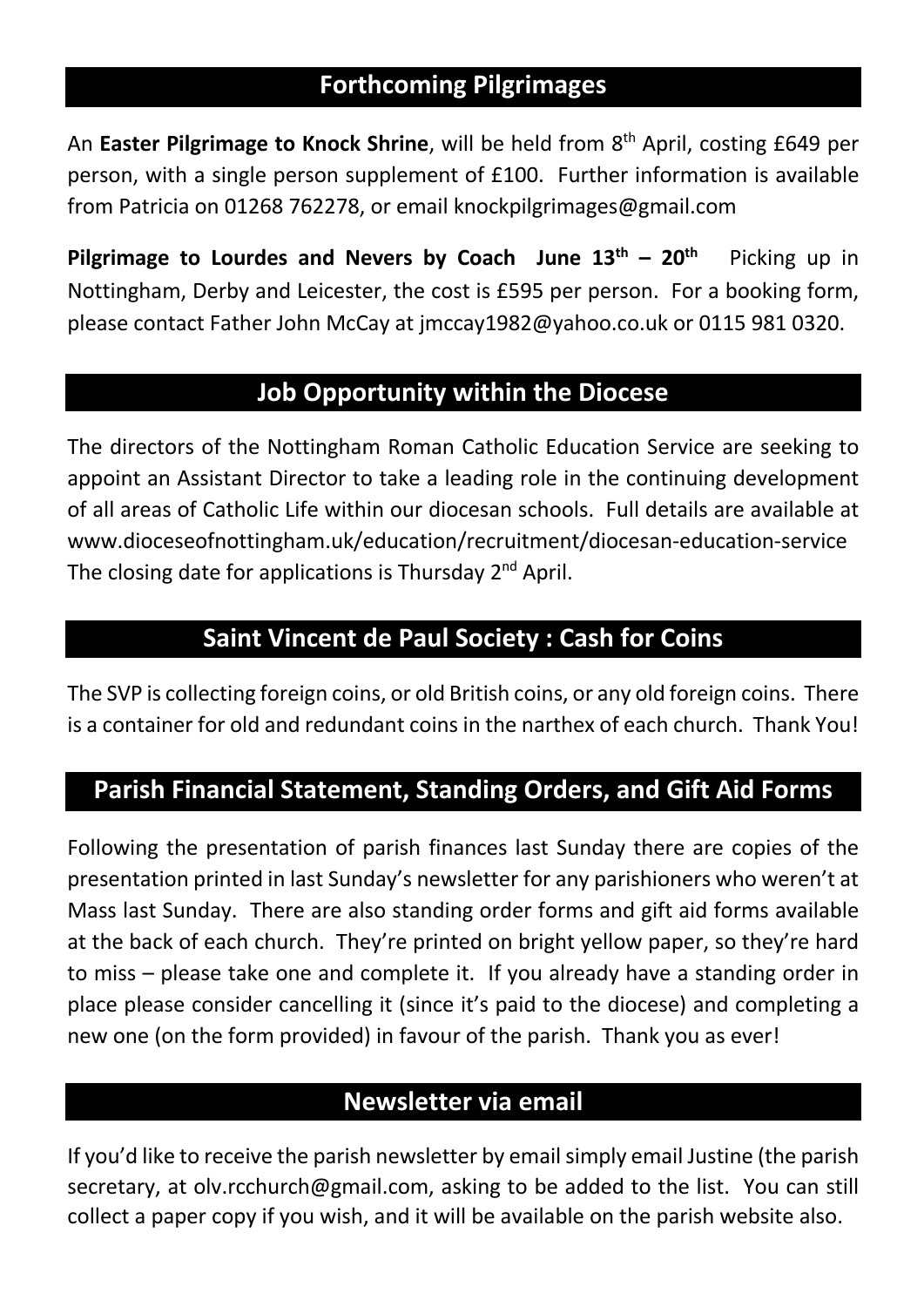# **Cafod's Lenten Fast Day : Friday 6th March**

*Each year, during Lent, Cafod, the official overseas aid agency of the Catholic Bishops of England and Wales, invites us to have a day when we fast from some food, and donate the money we save to helping those of our brothers and sisters around the world who have less than we do. This year the Lenten Fast Day is this coming week, Friday 6th March, and envelopes for Cafod's collection will be distributed at Mass this Sunday, and the collection will be taken next Sunday. Our donations this year will be assisting especially people in Zimbabwe, and Cafod has given us some further information about their situation so that we know how our donated money is spent.*

Today we are asked to consider the expertise at our fingertips that we might take for granted. If we caught an illness, we would see our nearest doctor. And if we needed medicine, we would take a quick trip to the chemist to see a pharmacist. If we didn't go to the doctor or chemist, who knows what might happen? So imagine if we were sick and the medicine we needed wasn't nearby, but was four hours away. Four hours on foot...when we're sick.

This is the reality for countless people around the world who are not able to get to a pharmacist or doctor. They walk miles in the hope that they might get treatment. Sister Consilia lives in Zimbabwe. When she was a little girl, she caught malaria. She told Cafod: "It was raining and we had to walk for four hours to get treatment." Thankfully, Sister Consilia survived and she is now a trained pharmacist who treats people with malaria, typhoid and other preventable diseases. Her faith motivates her work, she said: "I feel happy to be among the people. Through treating and caring for them, I try to show them the love that Christ shows us."

Sister Consilia is just one of the amazing highly-trained, highly-skilled local experts we help around the world through CAFOD. Our donations to CAFOD are like an outstretched arm offering support. And these experts are the hands that reach people living in the most remote places. They might be: Ebola doctors in the Democratic Republic of Congo; peace activists in Colombia, or disability rights campaigners in Bangladesh. The global family of local experts is on the ground day and night treating people in the most difficult to reach places on earth. But there are many still suffering because we need more trained health workers.

If each person could give up chocolate for a week this Lent, the £6.00 saved could train a health worker to check babies for malnutrition. But if our parish digs a little deeper ... where Sister Consilia lives and works, it costs £194 to train two health workers and a team of mothers to keep babies healthy. If we could give up chocolate for 40 days, the money we save could start to help to train more lifesavers like these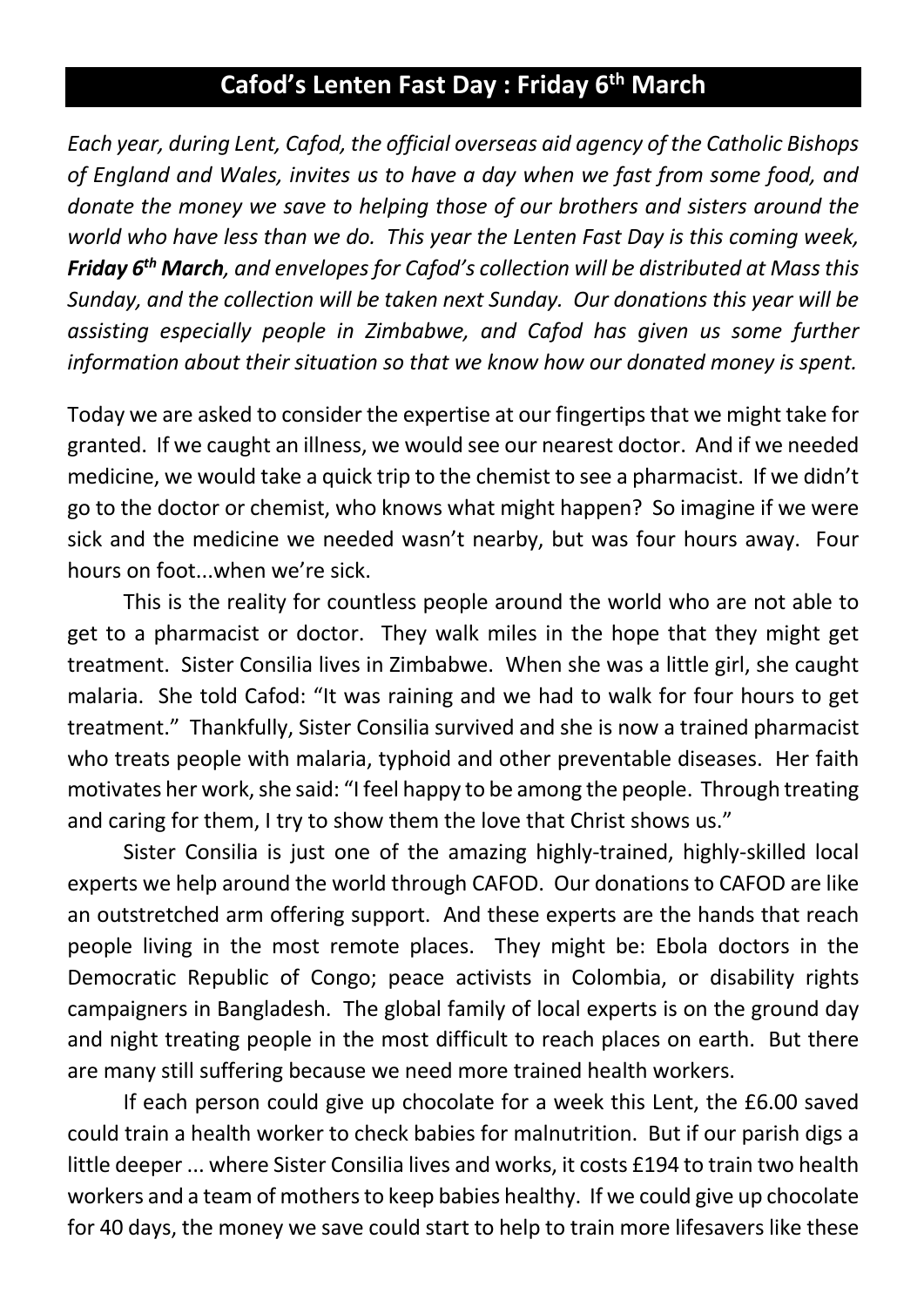in other remote communities around the world. Please keep Sister Consilia in our prayers today. And please take some time during Lent to remember the women and men living and working in some of the most dangerous and difficult-to-reach places. They tell us that our thoughts and prayers give them strength to do their work. Thank you to each parishioner for everything each one of us does.

**The collection for Cafod will be held at each Mass next Sunday Please consider how much you can give in Lent to help those in so much need**

## **Message of Pope Francis for Lent 2020**

#### *"We implore you on behalf of Christ, be reconciled to God" (2 Corinthians 5:20)*

Dear Brothers and Sisters,

This year the Lord grants us, once again, a favourable time to prepare to celebrate with renewed hearts the great mystery of the death and resurrection of Jesus, the cornerstone of our personal and communal Christian life. We must continually return to this mystery in mind and heart, for it will continue to grow within us in the measure that we are open to its spiritual power and respond with freedom and generosity.

**1.** *The paschal mystery as the basis of conversion* Christian joy flows from listening to, and accepting, the Good News of the death and resurrection of Jesus. This *kerygma* sums up the mystery of a love "so real, so true, so concrete, that it invites us to a relationship of openness and fruitful dialogue" (*Christus Vivit*, 117). Whoever believes this message rejects the lie that our life is ours to do with as we will. Rather, life is born of the love of God our Father, from his desire to grant us life in abundance (cf. *John* 10:10). If we listen instead to the tempting voice of the "father of lies" (*John*  8:44), we risk sinking into the abyss of absurdity, and experiencing hell here on earth, as all too many tragic events in the personal and collective human experience sadly bear witness.

In this Lent of 2020, I would like to share with every Christian what I wrote to young people in the Apostolic Exhortation *Christus Vivit*: "Keep your eyes fixed on the outstretched arms of Christ crucified, let yourself be saved over and over again. And when you go to confess your sins, believe firmly in his mercy which frees you of your guilt. Contemplate his blood poured out with such great love, and let yourself be cleansed by it. In this way, you can be reborn ever anew" (*Christus Vivit* 123). Jesus' Pasch is not a past event; rather, through the power of the Holy Spirit it is ever present, enabling us to see with faith the flesh of Christ in those who suffer.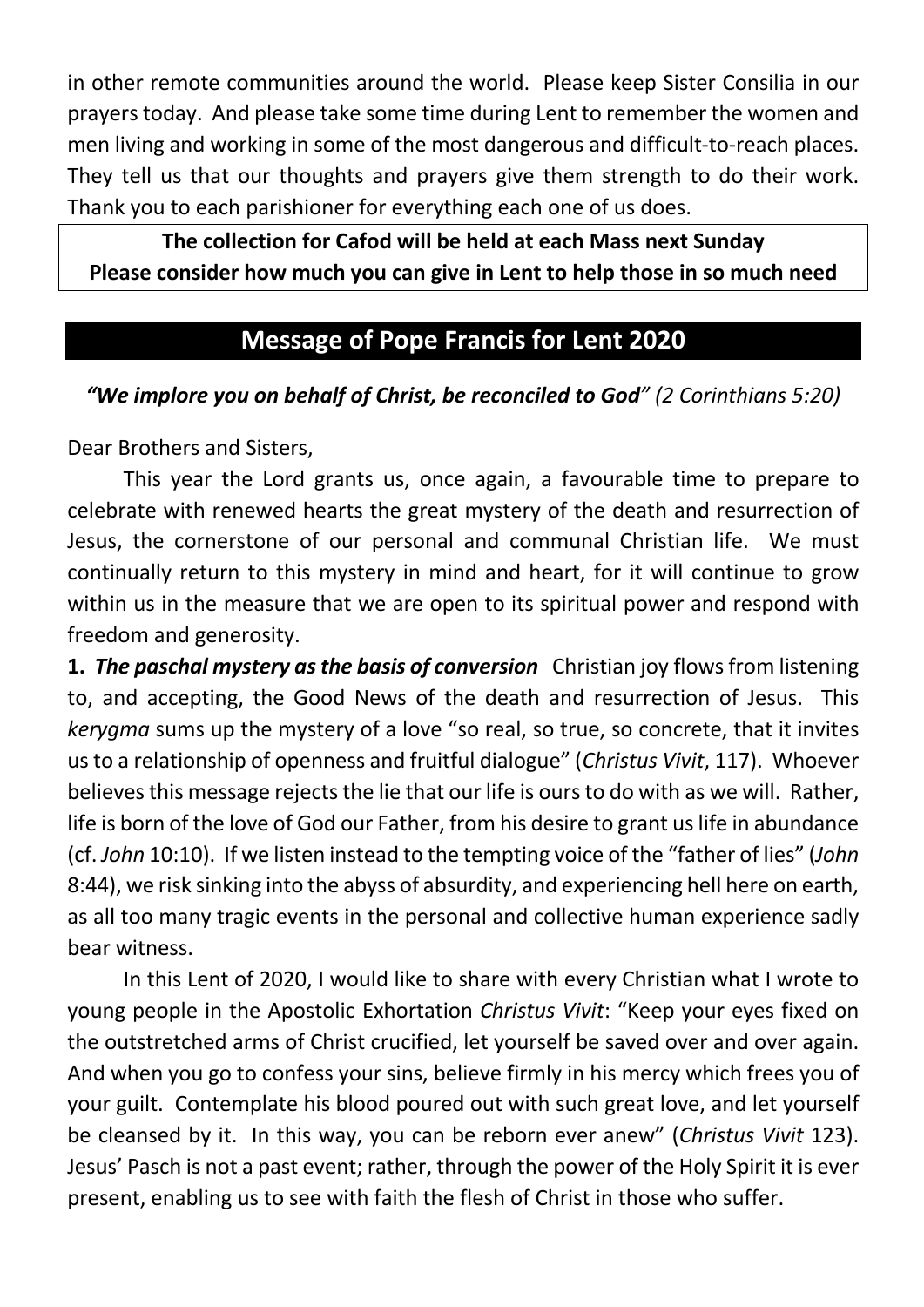**2.** *The urgency of conversion* It is good to contemplate more deeply the paschal mystery through which God's mercy has been bestowed upon us. Indeed, the experience of mercy is only possible in a "face to face" relationship with the crucified and risen Lord "who loved me and gave himself for me" (*Galatians* 2:20), in a heartfelt dialogue between friends. That is why prayer is so important in Lent. Even more than a duty, prayer is an expression of our need to respond to God's love which always precedes and sustains us. Christians pray in the knowledge that, although unworthy, we are still loved. Prayer can take any number of different forms, but what truly matters in God's eyes is that it penetrates deep within us and chips away at our hardness of heart, in order to convert us ever more fully to God and to his will.

In this favourable season, then, may we allow ourselves to be led like Israel into the desert (cf. *Hosea* 2:14), so that we can at last hear our Spouse's voice and allow it to resound ever more deeply within us. The more fully we are engaged with his word, the more we will experience the mercy he freely gives us. May we not let this time of grace pass in vain, in the foolish illusion that we can control the times and means of our conversion to him.

**3.** *God's passionate will to dialogue with his children* The fact that the Lord once again offers us a favourable time for our conversion should never be taken for granted. This new opportunity ought to awaken in us a sense of gratitude and stir us from our sloth. Despite the sometimes tragic presence of evil in our lives, and in the life of the Church and the world, this opportunity to change our course expresses God's unwavering will not to interrupt his dialogue of salvation with us. In the crucified Jesus, who knew no sin, yet for our sake was made to be sin (cf. *2 Corinthians* 5:21), this saving will led the Father to burden his Son with the weight of our sins, thus, in the words of Pope Benedict XVI, "turning of God against himself" (*Deus Caritas Est*, 12). For God also loves his enemies (cf. *Matthew* 5:43-48).

The dialogue that God wishes to establish with each of us through the paschal mystery of his Son has nothing to do with empty chatter, like that attributed to the ancient inhabitants of Athens, who "spent their time in nothing except telling or hearing something new" (*Acts* 17:21). Such chatter, determined by an empty and superficial curiosity, characterizes worldliness in every age; in our own day, it can also result in improper use of the media.

**4.** *A richness to be shared, not kept for oneself* Putting the paschal mystery at the centre of our lives means feeling compassion towards the wounds of the crucified Christ present in the many innocent victims of wars, in attacks on life, from that of the unborn to that of the elderly, and various forms of violence. They are likewise present in environmental disasters, the unequal distribution of the earth's goods,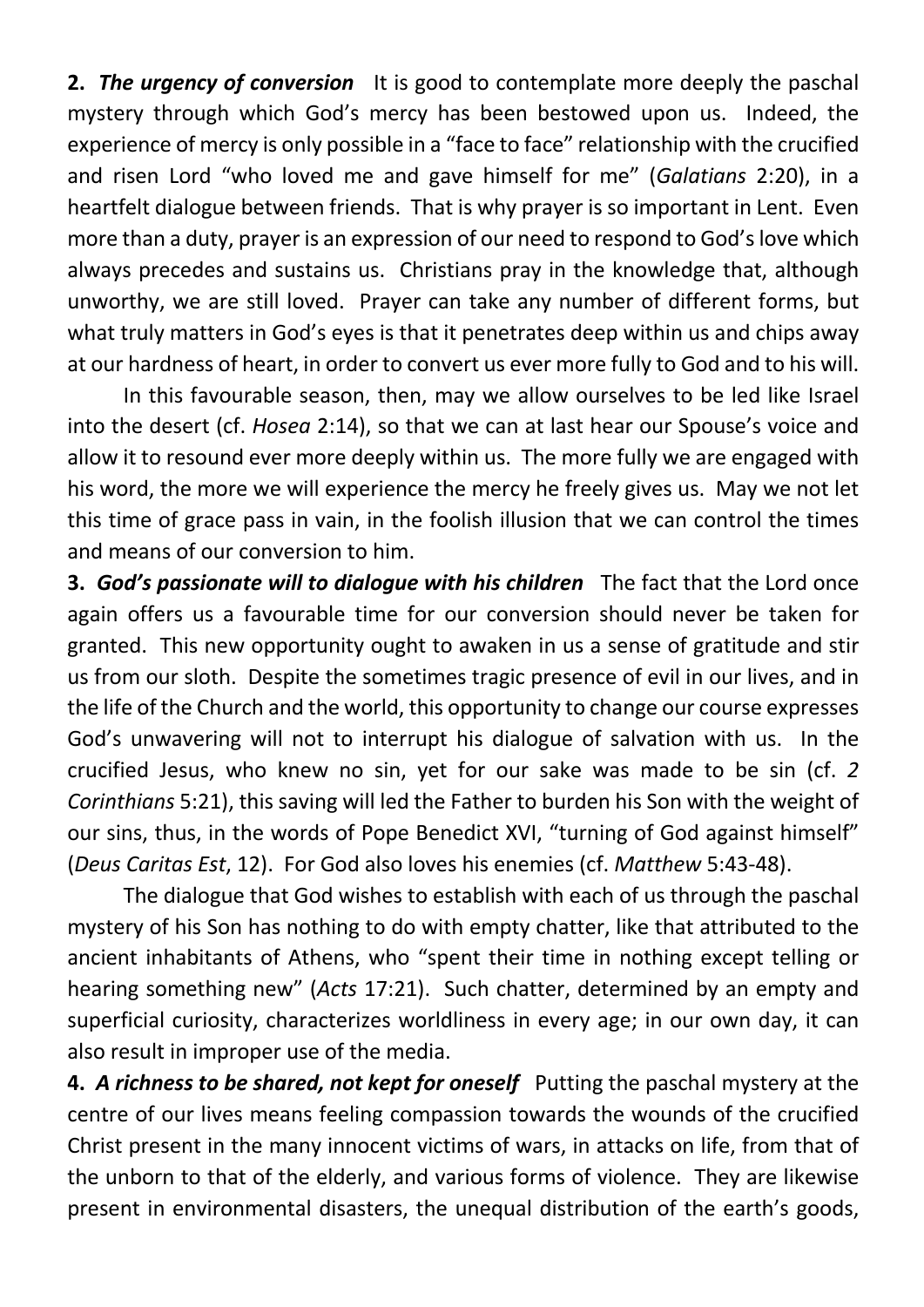human trafficking in all its forms, and the thirst for profit, which is a form of idolatry.

Today too, there is a need to appeal to men and women of good will to share, by almsgiving, their goods with those most in need, as a means of personally participating in the building of a better world. Charitable giving makes us more human, whereas hoarding risks making us less human, imprisoned by our own selfishness. We can and must go even further, and consider the structural aspects of our economic life. For this reason, in the midst of Lent this year, from 26<sup>th</sup> to 28<sup>th</sup> March, I have convened a meeting in Assisi with young economists, entrepreneurs and change-makers, with the aim of shaping a more just and inclusive economy. As the Church's magisterium has often repeated, political life represents an eminent form of charity (cf. Pius XI, *Address to the Italian Federation of Catholic University Students*, 18th December 1927). The same holds true for economic life, which can be approached in the same evangelical spirit, the spirit of the Beatitudes.

I ask Mary Most Holy to pray that our Lenten celebration will open our hearts to hear God's call to be reconciled to himself, to fix our gaze on the paschal mystery, and to be converted to an open and sincere dialogue with him. In this way, we will become what Christ asks his disciples to be: the salt of the earth and the light of the world (cf. *Matthew* 5:13-14).

#### **Francis**

Rome, at Saint John Lateran, 7<sup>th</sup> October 2019, Feast of Our Lady of the Rosary

#### **Prayers for …**

Please remember in your prayers especially:

- X **Canon Colin Taylor**, formerly parish priest of Our Lady of Lincoln parish, Lincoln, who died on Wednesday 19<sup>th</sup> February and whose Requiem Mass will be celebrated in Lincoln on Friday 6<sup>th</sup> March. May he rest in peace!
- X **Sister Ellen McGrath**, of the Derby Sisters of Mercy (who entered in 1949), who died on Monday 10<sup>th</sup> February and whose Requiem Mass will be celebrated on Wednesday 4<sup>th</sup> March. May she rest in peace!
- X **Sister Rita Popple**, a Rosminian Sister in Loughborough, who died on Saturday 22<sup>nd</sup> February after 72 years of Consecrated Life. May she rest in peace!
- X **Sister Evelyn Sheridan**, of the Sisters of Saint Joseph of Peace in Rearsby, who died on Saturday 22<sup>nd</sup> February after 71 years of Consecrated Life. May she rest in peace!
- X **Canon David Oakley**, a priest of Birmingham diocese, and presently Rector of Oscott Seminary, who has been named by Pope Francis as the next Bishop of Northampton. He will be ordained bishop by Cardinal Nichols on 19th March.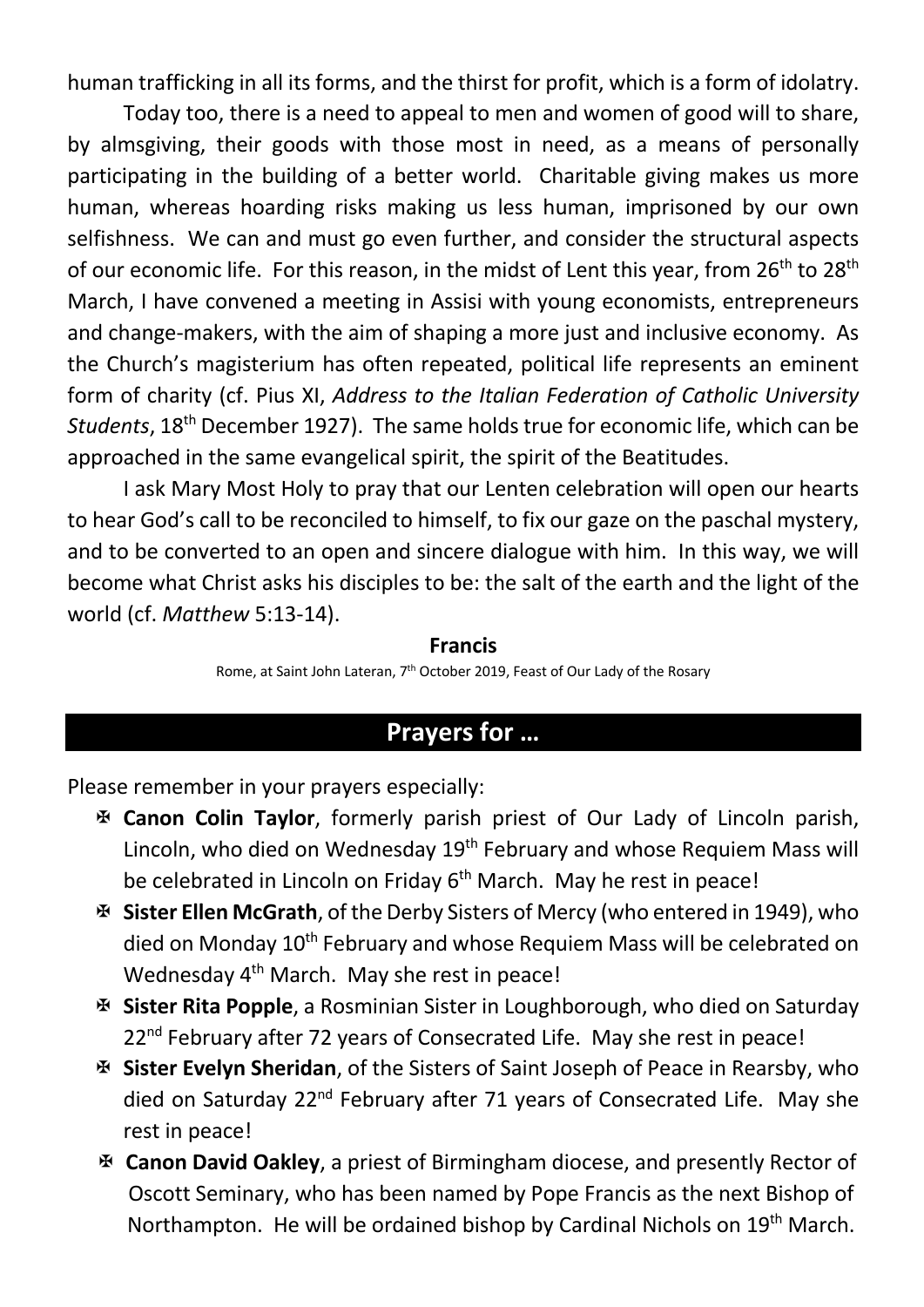# **A reflection from 'Marriage Matters'**

**Walk in the light of the Lord** God's Word is clear: we can only be certain of each current moment in our day-to-day lives. To live as couples in the 'present moment' we need to apply ourselves to today's call of Jesus to "stay awake". As Saint Paul tells us, "the time has come: you must wake up now", because now is all we have.

## **Readings at Masses this week**

| Monday    | Leviticus 19:1-2.11-18; Psalm 18(19):8-10.15; Matthew 25:31-46    |
|-----------|-------------------------------------------------------------------|
| Tuesday   | Isaiah 55:10-11; Psalm 33(34):16-19; Matthew 6:7-15               |
| Wednesday | Jonah 3:1-10; Psalm 50(51):3-4.12-13.18-19; Luke 11:29-32         |
| Thursday  | Esther 4:17; Psalm 137(138):1-3.7-8; Matthew 7:7-12               |
| Friday    | Ezekiel 18:21-28; Psalm 129(130); Matthew 5:20-26                 |
| Saturday  | Deuteronomy 26:16-19; Psalm 118(119):1-2.4-5.7-8; Matthew 5:43-48 |

#### **Parish Ministries**

|                          | This week                   | Next week                    |
|--------------------------|-----------------------------|------------------------------|
|                          | <b>First Sunday of Lent</b> | <b>Second Sunday of Lent</b> |
| Welcomers OLV 6pm        | <b>Bernadette Murtagh</b>   | Margaret Bell                |
|                          | Eileen Thomas               | Cathy Smith                  |
| <b>Welcomers OLV 9am</b> | Mike Gemson                 | Alison Freemantle            |
|                          | <b>Carol Tinker</b>         | Pati Colman                  |
| Welcomers StA 10.45am    | <b>Michael Wilkes</b>       | Joan Hyde                    |
| <b>Readers OLV 6pm</b>   | <b>Madeleine Birch</b>      | <b>Barrie Birch</b>          |
| <b>Readers OLV 9am</b>   | <b>Gerard Law</b>           | Margi Asker                  |
| Readers StA 10.45am      | Doug Andrews                | <b>Michael Wilkes</b>        |
| <b>Communion OLV 6pm</b> | Cathy Smith                 | Cathy Smith                  |
| <b>Communion OLV 9am</b> | <b>Theresa Martin</b>       | <b>Michael Gemson</b>        |
| Coffee OLV 9am           | Margaret Bell               | Margaret                     |
| <b>Cleaners OLV</b>      | Mary Joyce                  | Annabel Kingsbury            |
| Counters                 | Margaret Bell               | <b>Michael Wilkes</b>        |

# **Thank You for your Generosity**

The main collection, Sunday 23rd February : £186.93